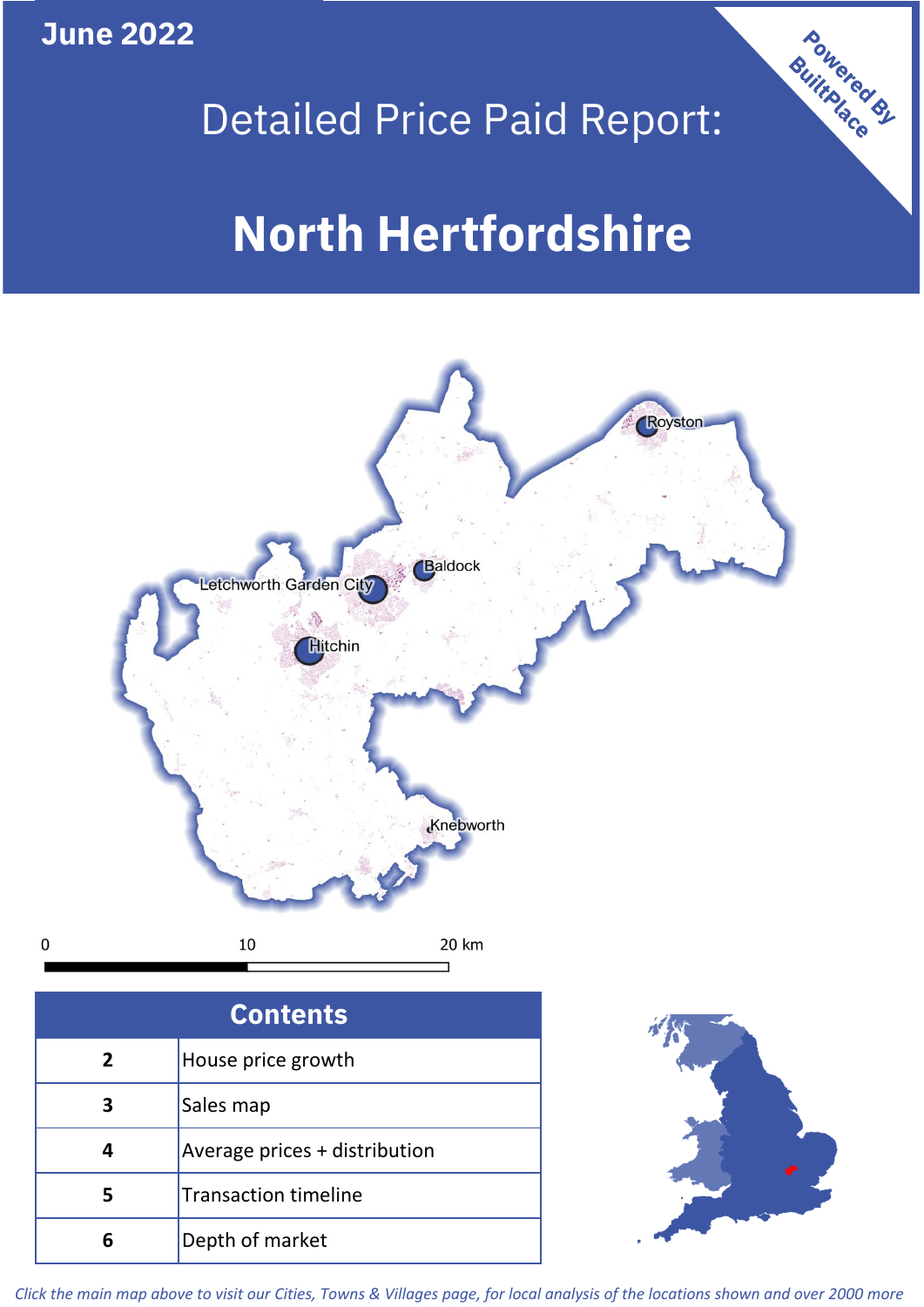### **Headline Data**

|                     | <b>Current level</b> | 3 month  | <b>Annual</b> | 5 year  | 10 year |
|---------------------|----------------------|----------|---------------|---------|---------|
| <b>House prices</b> | £381,442             | 1.7%     | 6.4%          | 18.3%   | 68.8%   |
| <b>Transactions</b> | 2,098                | $-13.7%$ | 13.1%         | $-4.9%$ | 12.1%   |

# **House Price Growth (April 2022 data)**

#### *Annual Change in House Prices*



House prices in North Hertfordshire grew by 6.4% in the 12 months to April 2022 (based on 3-month smoothed data). By comparison national house prices grew by 10.7% and prices in the East of England grew by 11.6% over the same period.

North Hertfordshire house prices are now 66.3% above their previous peak in 2007, compared to +64.9% for the East of England and +52.9% across England.



#### *Year-To-Date Change in House Prices, December to April*

Local prices have grown by 2.1% in 2022 so far, compared to growth of 0.4% over the same period last year.

#### *Source: OS OpenData; UK House Price Index (Contains HM Land Registry data © Crown copyright)*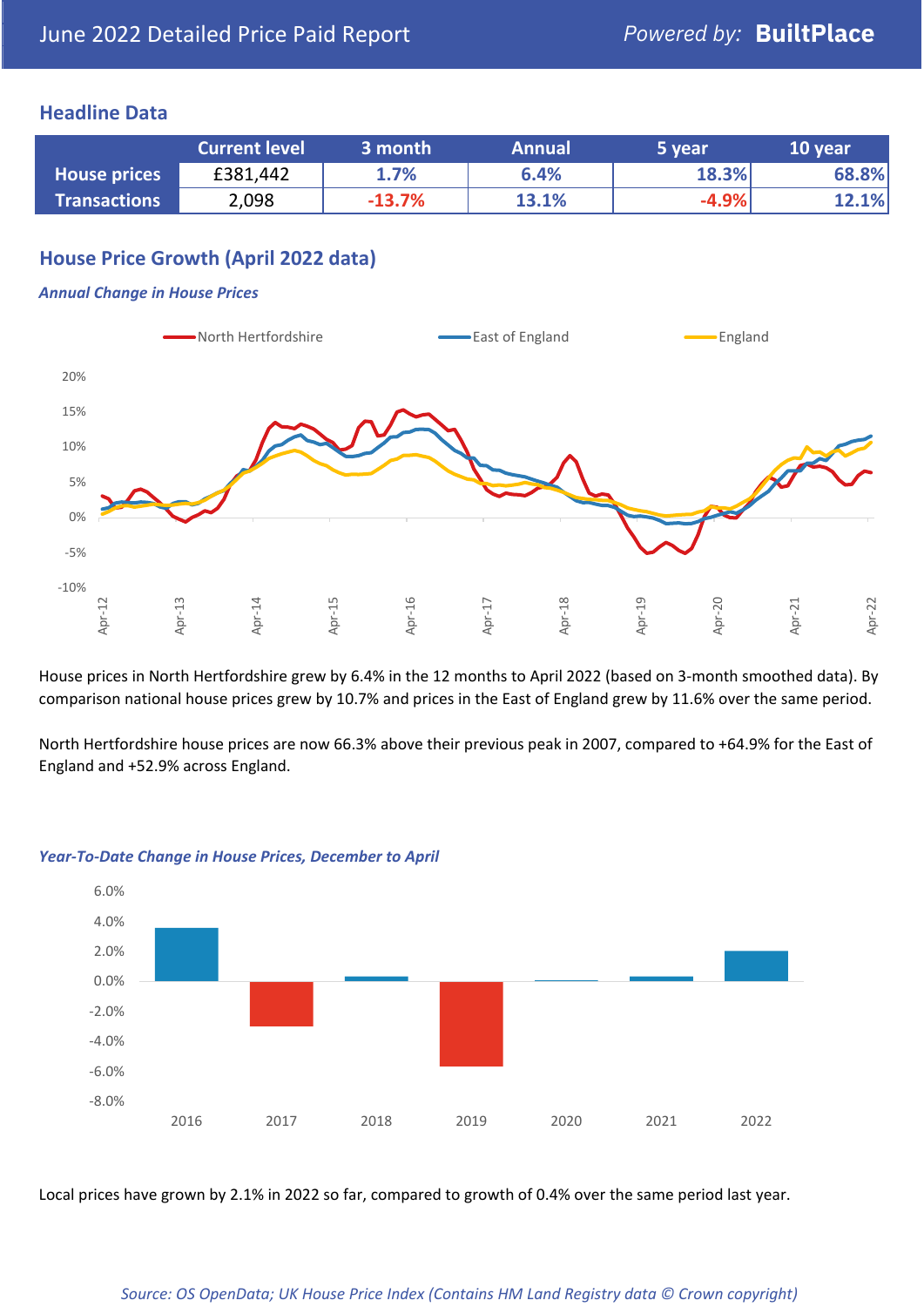# **House Price Map**

*12 months to April 2022*



*Each point is one postcode, coloured by the average value relative to all sales in this local authority (price bands are LA-specific quintiles).*

# **Map Key**

| Min      | <b>Max</b> |                            |
|----------|------------|----------------------------|
| Up to    | £248,000   | 1st quintile / lowest 20%  |
| £248,000 | £335,000   | 2nd quintile               |
| £335,000 | £426,000   | 3rd quintile               |
| £426,000 | £571,000   | 4th quintile               |
| £571,000 | and over   | 5th quintile / highest 20% |
|          |            |                            |

*Source: OS OpenData; UK House Price Index (Contains HM Land Registry data © Crown copyright)*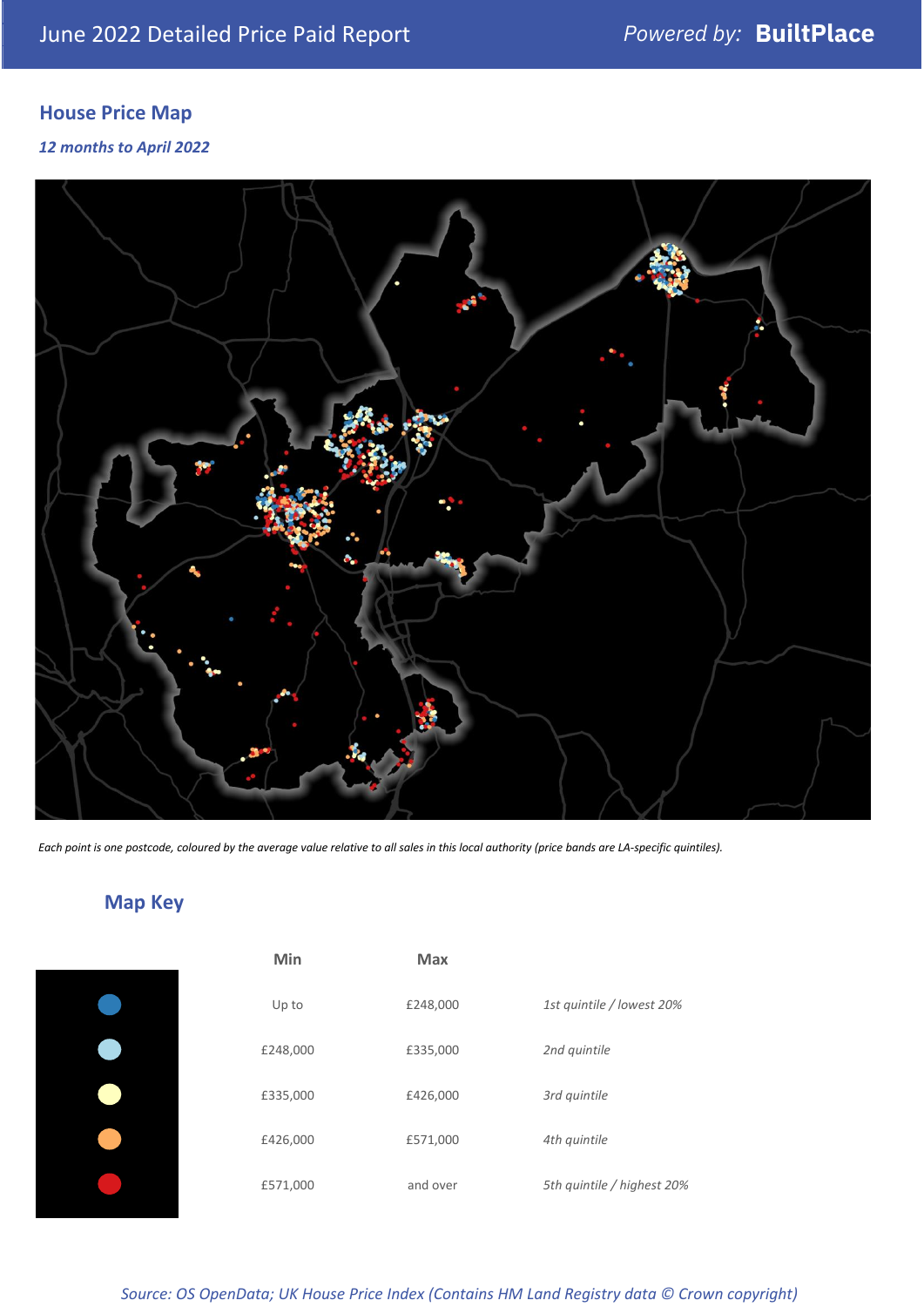# **Average House Price by Property Type**

#### *12 months to April 2022*



|                 | <b>New</b> | <b>Second hand</b> |  |  |
|-----------------|------------|--------------------|--|--|
| <b>Flat</b>     | £406,938   | £219,577           |  |  |
| <b>Terraced</b> | £460,000   | £362,905           |  |  |
| Semi-detached   | £651,825   | £486,652           |  |  |
| <b>Detached</b> | £532,500   | £724,784           |  |  |

## **House Price Distribution by Year**

*All properties, by price band and calendar year (2020 = year to date)*

|                    | 1997 | 2002 | 2007 | 2012 | 2017 | 2019 | 2020 |
|--------------------|------|------|------|------|------|------|------|
| <b>Under £100k</b> | 73%  | 22%  | 2%   | 4%   | 2%   | 1%   | 1%   |
| £100-200k          | 21%  | 54%  | 40%  | 35%  | 13%  | 9%   | 8%   |
| E200-300k          | 5%   | 15%  | 35%  | 33%  | 25%  | 20%  | 20%  |
| £300-400k          | 1%   | 5%   | 12%  | 14%  | 25%  | 25%  | 22%  |
| £400-500k          | 0%   | 2%   | 5%   | 6%   | 14%  | 18%  | 15%  |
| £500k-1m           | 0%   | 1%   | 5%   | 7%   | 19%  | 24%  | 30%  |
| £1-2m              | 0%   | 0%   | 1%   | 1%   | 2%   | 3%   | 4%   |
| <b>Over £2m</b>    | 0%   | 0%   | 0%   | 0%   | 0%   | 0%   | 0%   |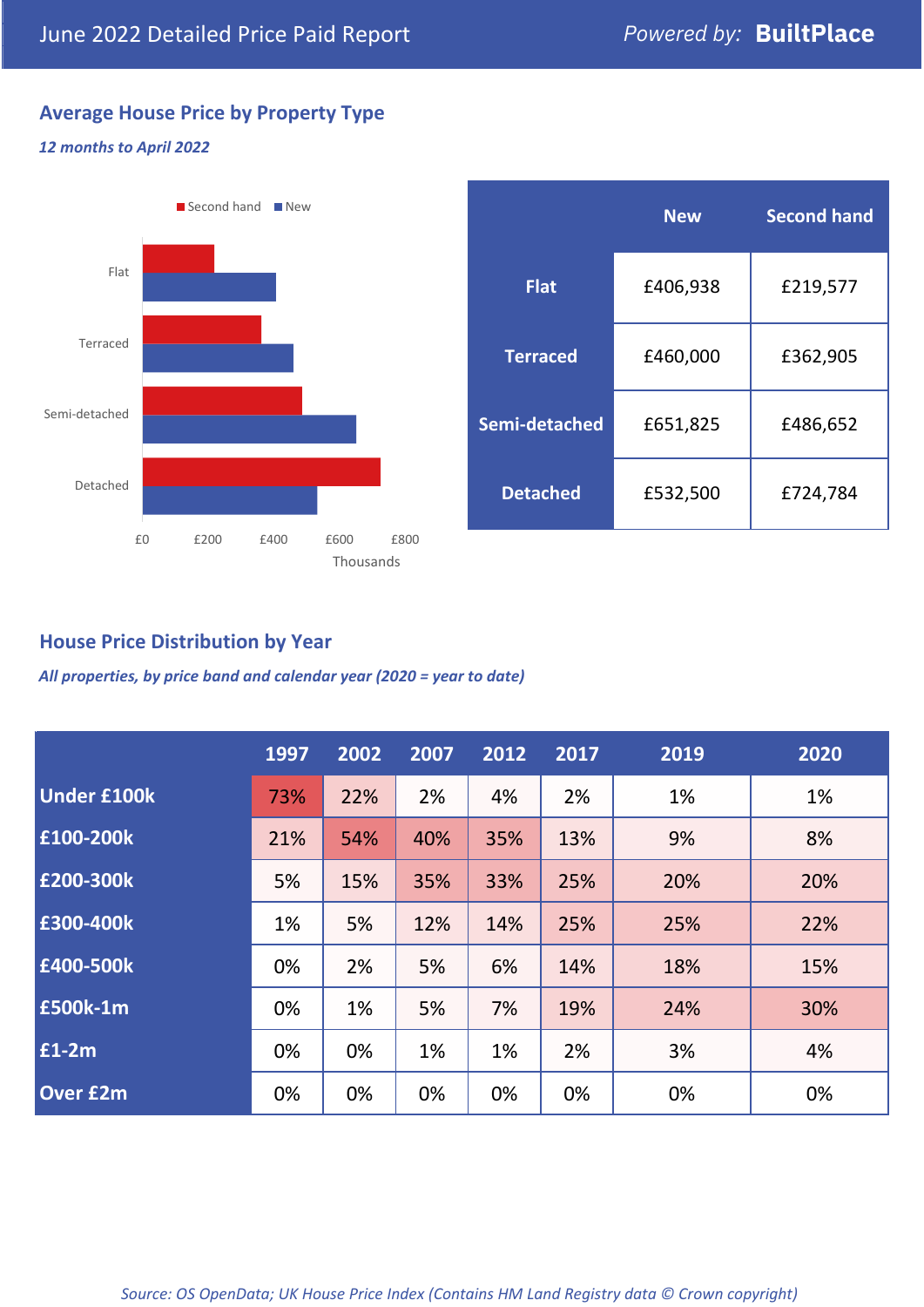# **Transactions (February 2022 data)**

*Annual Transactions, Indexed (2001-05 average = 100)*



There were 2,098 transactions in North Hertfordshire during the 12 months to February 2022. This is 71% of the average from 2001-05 and suggests activity is below pre-downturn levels.

Transactions in North Hertfordshire have fallen by 12.3% since 2014, compared to changes of -11.5% for East of England and -7.7% for England.



#### *Cash and New Build Sales as % of Total, by Year*

*Note: The data on this page EXCLUDES transactions identified as transfers under a power of sale/repossessions, buy-to-lets (where they can be identified by a mortgage), and transfers to non-private individuals - i.e. it comprises only Land Registry 'A' data.*